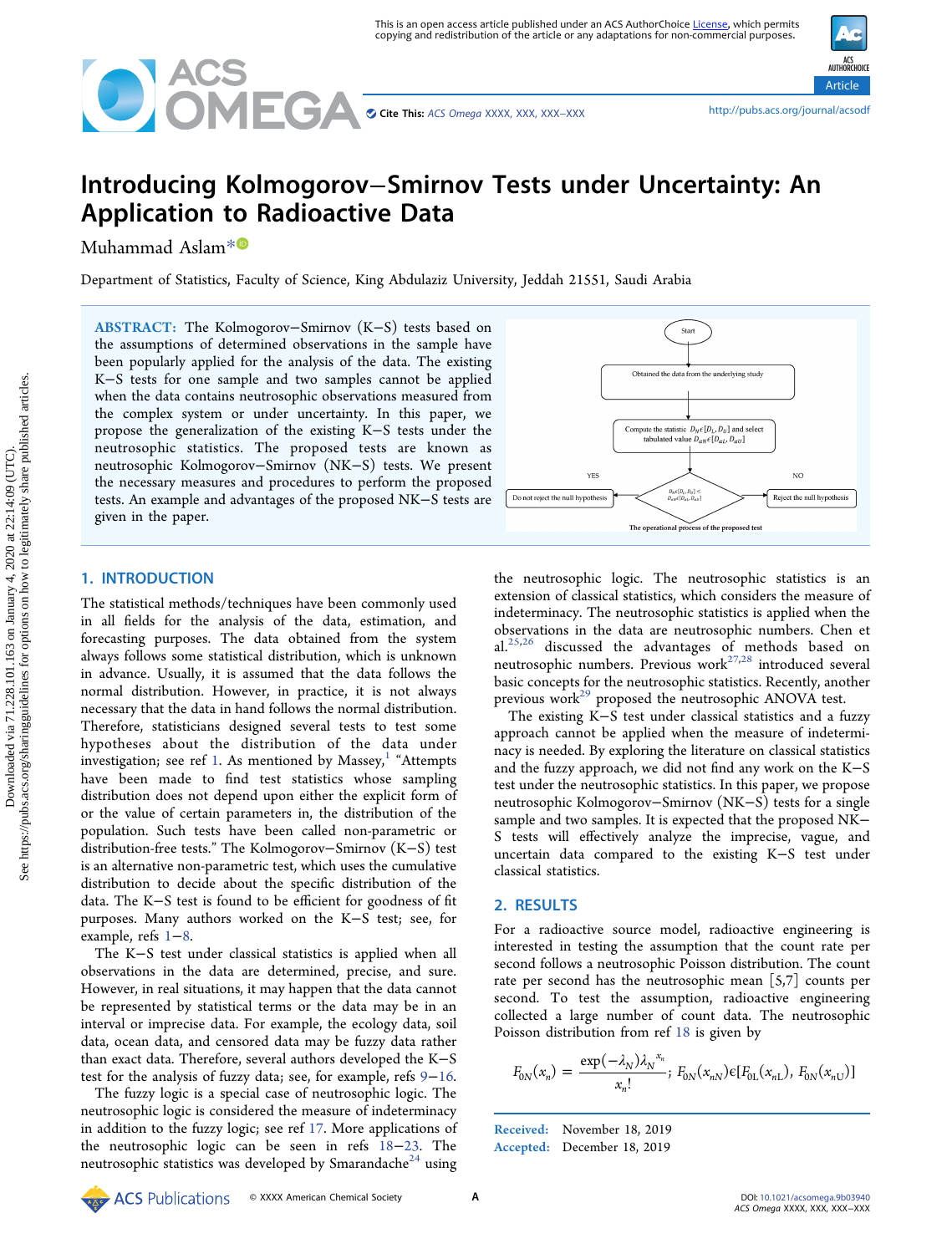## Table 1. Necessary Computations for the NK−S Test

| no. | $X_{iN}$               | $Cu(X_{iN})$                    | $S_{nN}(x_{nN})$ | $F_{0N}(x_n)$    | $D_N$            |
|-----|------------------------|---------------------------------|------------------|------------------|------------------|
|     | $\lceil 1,4 \rceil$    | $\lceil 1,4 \rceil$             | [0.0128, 0.0435] | [0.0404, 0.1730] | [0.0276, 0.1295] |
|     | $\lceil 1,4 \rceil$    | $\lceil 2, 8 \rceil$            | [0.0256, 0.0870] | [0.0404, 0.1730] | [0.0148, 0.0860] |
|     | $\left[3,5\right]$     | $\left[5,13\right]$             | [0.0641, 0.1413] | [0.2650, 0.3007] | [0.2009, 0.1594] |
|     | $\left[3,5\right]$     | $\lceil 8, 18 \rceil$           | [0.1026, 0.1957] | [0.2650, 0.3007] | [0.1625, 0.1051] |
| S.  | [4,5]                  | $[12,23]$                       | [0.1538, 0.2500] | [0.4405, 0.3007] | [0.2866, 0.0507] |
| 6   | $\lceil 5, 6 \rceil$   | $[17,29]$                       | [0.2179, 0.3152] | [0.6160, 0.4497] | [0.3980, 0.1345] |
|     | $\left[5,6\right]$     | $[22,35]$                       | [0.2821, 0.3804] | [0.6160, 0.4497] | [0.3339, 0.0693] |
| 8   | [6,6]                  | $\left\lceil 28,41\right\rceil$ | [0.3590, 0.4457] | [0.7622, 0.4497] | [0.4032, 0.0041] |
| 9   | [6,6]                  | $[34, 47]$                      | [0.4359, 0.5109] | [0.7622, 0.4497] | [0.3263, 0.0612] |
| 10  | [6,7]                  | $[40,54]$                       | [0.5128, 0.5870] | [0.7622, 0.5987] | [0.2494, 0.0118] |
| 11  | [8,8]                  | $[48,62]$                       | [0.6154, 0.6739] | [0.9319, 0.7291] | [0.3165, 0.0552] |
| 12  | [8,9]                  | $[56,71]$                       | [0.7179, 0.7717] | [0.9319, 0.8305] | [0.2141, 0.0588] |
| 13  | $\lceil 10, 9 \rceil$  | [66, 80]                        | [0.8462, 0.8696] | [0.9863, 0.8305] | [0.1402, 0.0391] |
| 14  | $\lceil 12, 12 \rceil$ | [78, 92]                        | [1.0000, 1.0000] | [0.9980, 0.9730] | [0.0020, 0.0270] |

and  $S_{nN}(x_{nN}) = \frac{C u(X_{iN})}{[78, 92]}$  $=\frac{C_{\text{u}}(X_{iN})}{[78, 92]}$  where  $Cu(X_{iN})$  is the neutrosophic commutative values,  $\lambda_N \epsilon$ [5,7] and  $n_N \epsilon$ [78,92].

The neutrosophic count data and neutrosophic statistics are shown in Table 1. Suppose the level of significance for this test is 0.01. The critical neutrosophic value from ref [32](#page-3-0) is  $D_{0.01,14} = [1.63/\sqrt{78}, 1.63/\sqrt{92}] = [0.1845,0.1699]$ . According to [eq 4,](#page-2-0) the statistic in the indeterminacy interval can be written as 0.1594 + 0.4032I;  $I_{N} \epsilon [0, 0.6046]$ . The neutrosophic statistic from Table 1 is  $D_N \epsilon [0.4032, 0.1594]$ . Note here that the lower value of the indeterminacy interval denotes the determined part. By comparing the values of  $D_N$  with  $D_{0.01,14}$ , we note that the determinate part follows the Poisson distribution, but the indeterminate part of the data does not follow the Poisson distribution.

## 3. DISCUSSION

In this section, we compare the performance of the proposed NK−S test over the K−S test under classical statistics. According to refs [25](#page-3-0) and [26,](#page-3-0) a method that provides the results in the indeterminacy interval when the data have the neutrosophic numbers is said to be more adequate and effective than the method that provides the results in the determined form. To compare the proposed NK−S test with the existing NK test, we will use the same data that are given in Table 1. Note here that the data given in Table 1 reduces to the determined part under classical statistics if no observations of uncertainty are recorded. For example, for sample 1, the first value, which is 1, represents the indeterminate part of the indeterminacy interval. The second value of this sample represents the determinate part of the interval. From Table 1, we note that the proposed test provides the results in the indeterminacy interval rather than the determined values. Using [eq 4](#page-2-0), the values of the statistic in the indeterminacy form can be written as 0.1594 + 0.4032I;  $I_N \epsilon [0, 0.6046]$ . Note here that the proposed test provides a good measure of indeterminacy. At a level of significance 0.01, the probability that the null hypothesis will be accepted is 0.99, the probability of rejecting the null hypothesis when it is true is 0.01, and the probability of indeterminacy is 0.60. For example, in the statistic  $D_N \epsilon [0.4032, 0.1594]$ , the value  $D_L = 0.1594$  presents the determined part under the classical statistics, and the value  $D_{\text{U}}$  = 0.4032 shows the indeterminate part under the uncertainty. By comparing both tests, we note that  $D_L$  < 0.1845, which shows that the existing NK test indicates that

the sample belongs to the Poisson distribution. However, the indeterminate part shows that under uncertainty, the sample does not come from the Poisson distribution. From this comparison, we conclude that the values of the statistic  $D<sub>N</sub>$  can be from 0.1594 to 0.4032 under uncertainty. Hence, the theory of the proposed NK−S test concurs with the theories of refs [25](#page-3-0) and [26](#page-3-0).

## 4. CONCLUDING REMARKS

In this paper, we presented the modifications of the Kolmogorov−Smirnov (K−S) test under the neutrosophic statistics. We proposed the neutrosophic Kolmogorov− Smirnov (NK−S) tests, which are the generalization of the K−S tests. The proposed NK−S test under the neutrosophic statistical interval method is more adequate, informative, and effective to be applied when the data have neutrosophic numbers. The proposed test provides the results in the indeterminacy interval, which is desirable under uncertainty or when the data is measured from the complex system. We presented an example and found that the proposed test is better than the existing K−S test. We recommend applying the proposed NK−S tests for the analysis of the data in biomedical sciences, big data analysis, engineering, and statistics. More properties using the simulation data and/or the development of software for the analysis of the proposed NK−S tests can be considered for future research.

## 5. COMPUTATIONAL METHODS

Assume that  $X_N = a_N + b_N I_N$  be a neutrosophic number (NN) where  $a_N$  is the determinate part and  $b_N I_N$ ;  $I_N \epsilon [I_L, I_U]$  is the indeterminate part of the NN. Let  $X_N = X + I_N X$ ;  $X_N \in [X_L, X_U]$ be a random variable based on the NN where  $X_L$  and  $X_U$  are lower and upper values of the indeterminacy interval. Note here that the NN and  $X_N \epsilon [X_L, X_U]$  reduce to a number and a variable under classical statistics if  $I_L = 0$  or  $X_L = X_U$ , respectively. The neutrosophic variable  $X_N \epsilon [X_L, X_U]$  presented the NNs in a sample selected from the population having imprecise, uncertain, and indeterminate values or parameters. More details about neutrosophic statistics can be seen in ref [17](#page-3-0). The main aim is to propose the K−S tests under the neutrosophic statistics to determine the specific distribution of the data in the presence of neutrosophy.

5.1. Neutrosophic Kolmogorov−Smirnov Tests. The Kolmogorov−Smirnov (K−S) test was originally derived by Kolmogorov $30$  and Smirnov $31$  and has been used in non-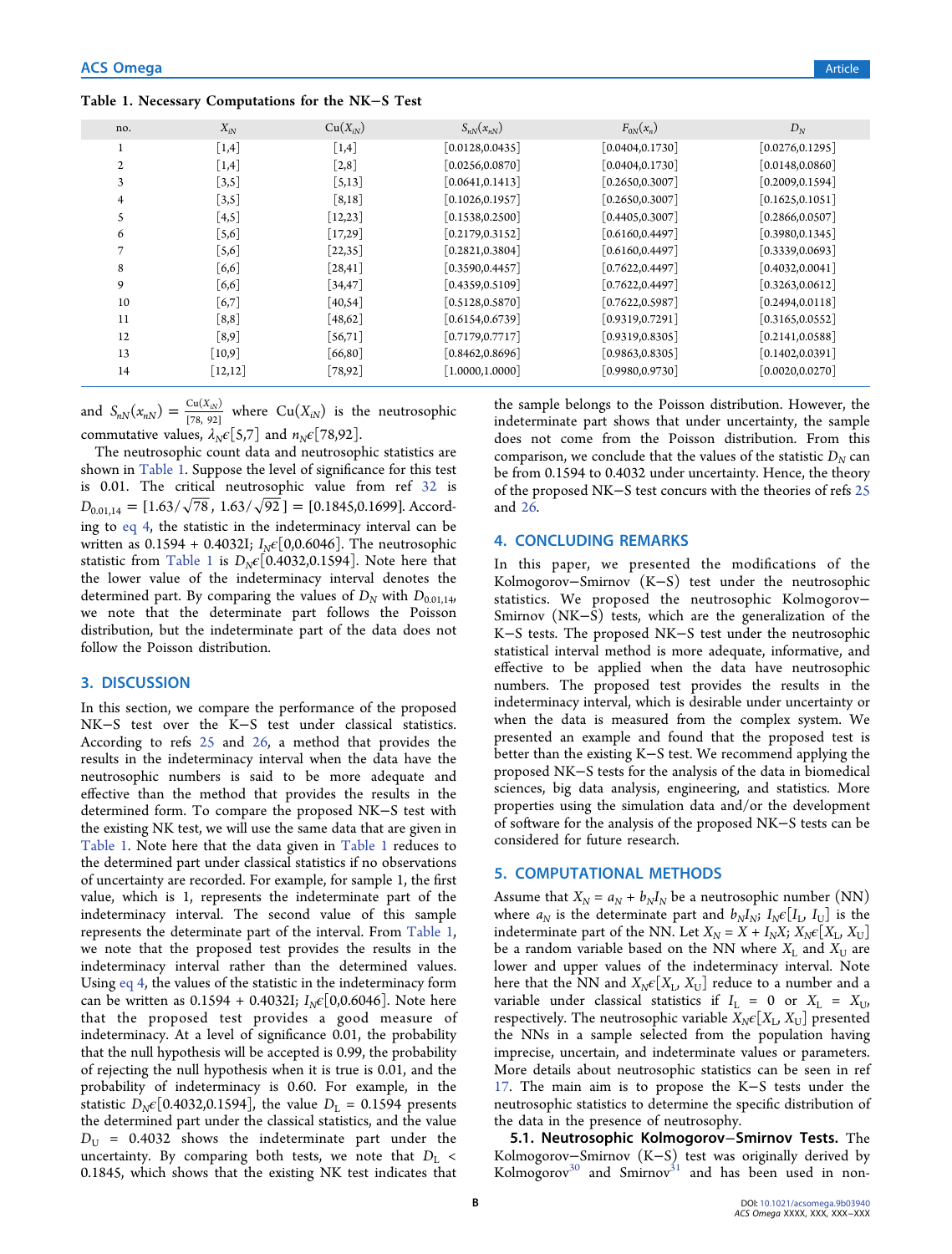<span id="page-2-0"></span>parametric testing of the hypothesis. In classical statistics, the K−S test has been commonly used to test whether the sample under study belongs to a specific distribution or not. In other words, the K−S test is applied to decide whether the observed distribution significantly differs from the specified population distribution.[32](#page-3-0) The existing K−S test is applied under the assumption that all observations/parameters in the observed sample and in the population are determined and precise. The data that came from complex systems such as the ocean, the human brain data, and power grid or under uncertainty may not have all determined observations. In these situations, the K−S test under classical statistics cannot be applied for testing whether the data belong to a specific distribution. We modify the existing K−S test under classical statistics using the neutrosophic statistics. The proposed neutrosophic Kolmogorov−Smirnov (NK−S) test is the generalization of the existing K–S test proposed by Kolmogorov<sup>30</sup> and Smirnov.<sup>[31](#page-3-0)</sup> The proposed NK−S test will be applicable under the following assumptions:

- 1. The data consists of uncertain, imprecise, and indeterminate values.
- 2. The two neutrosophic samples should be mutually independent.

The K−S test can be applied independent of the cumulative distribution function. Woodruff et al. $33$  used it for the Weibull distribution. Papadopolous and Qiao $34$  and Frey $35$  presented the K−S test for the Poisson distribution.

Suppose that  $X_{1N}$ ,  $X_{2N}$ , ...,  $X_{nN}$  be a neutrosophic random sample from a neutrosophic population having a neutrosophic cumulative frequency distribution function, say  $F_{0N}(x_n)$ . By following ref 1, the null hypothesis that the neutrosophic sample came from the specified neutrosophic distribution is rejected if the neutrosophic cumulative frequency distribution function is not close to the specified neutrosophic distribution function. Suppose now that  $F_{0N}(x_n)$ ;  $F_{0N}(x_{nN})\epsilon[F_{0L}(x_{nL}),$  $F_{0N}(x_{nU})$  and  $S_{nN}(x_{nN})$ ;  $S_{nN}(x_{nN})\epsilon[S_{nL}(x_{nL}), S_{nU}(x_{nU})]$  be the neutrosophic population cumulative distribution function and the observed neutrosophic sample distribution function, respectively. Then, the neutrosophic maximum difference statistic based on  $F_{0N}(x_n)$ ;  $F_{0N}(x_{nN})\epsilon[F_{0L}(x_{nL}), F_{0N}(x_{nU})]$  and  $S_{nN}(x_{nN})\epsilon[S_{nL}(x_{nL}), S_{nU}(x_{nU})]$  is given by

$$
D_N = |F_{0N}(x_n) - S_{nN}(x_n)|; D_N \in [D_L, D_U]; F_{0N}(x_{nN})
$$
  
\n
$$
\in [F_{0L}(x_{nL}), F_{0N}(x_{nU})]; S_{nN}(x_{nN}) \in [S_{nL}(x_{nL}), S_{nU}(x_{nU})]
$$
  
\n(1)

The proposed test in the indeterminacy interval can be written as

$$
D_N = A_N + B_N I_N; I_N \in [I_L, I_U]; D_N \in [D_L, D_U]
$$
 (2)

Note here that  $A_N$  and  $B_N I_N$  are the determined and indeterminate parts of the test. The proposed test reduces to the tests in refs [30](#page-3-0) and [31](#page-3-0) if no indeterminacy is found in the data. Also, note here that the proposed NK−S test reduces to the tests in refs [30](#page-3-0) and [31](#page-3-0) when  $D_L = D_U$ . The neutrosophic null hypothesis that the sample came from the neutrosophic specified population is accepted if  $D_N \epsilon [D_L, D_U] > D_{\alpha N}$  where  $D_{aN} \epsilon [D_{aI}, D_{aI}]$  is a neutrosophic critical value and can be selected from ref [32.](#page-3-0)

5.2. NK−S Test for Comparing Two Populations. Kolmogorov<sup>30</sup> and Smirnov<sup>[31](#page-3-0)</sup> also extended the K–S test for comparing two populations. Like the K−S test for a single population, this test is also based on the assumption that the

observations/parameters of two populations should be determined and precise. In this section, we present the NK− S test for comparing two neutrosophic populations. Let  $X_{1N}$ ,  $X_{2N}$ , ...,  $X_{n_{1N}}$  and  $Y_{1N}$ ,  $Y_{2N}$ , ...,  $Y_{n_{2N}}$  be two neutrosophic independent samples of sizes  $n_{1N}\epsilon[n_{1L}, n_{1U}]$  and  $n_{2N}\epsilon[n_{1L}, n_{1U}]$ from a specified population, respectively. Let  $S_{n_{1N}}(x_{n_{1N}})e$ - $[S_{nL}(x_{n_{1L}}), S_{nU}(x_{n_{1U}})]$  and  $S_{n_{2N}}(y_{n_{2N}}) \in [S_{nL}(y_{n_{2L}}), S_{nU}(y_{n_{2U}})]$  be neutrosophic sample cumulative distribution functions. Then, the neutrosophic maximum difference statistic based on  $S_{n_{1N}}(x_{n_{1N}})\epsilon[S_{nL}(x_{n_{1L}}), S_{nU}(x_{n_{1U}})]$  and  $S_{n_{2N}}(y_{n_{2N}})\epsilon[S_{nL}(y_{n_{2L}}),$  $S_{nU}(y_{n<sub>2U</sub>})$ ] is given by

$$
D_N = |S_{n_{2N}}(y_{n_{2N}}) - S_{n_{1N}}(x_{n_{1N}})|; D_N \in [D_L, D_U]; S_{n_{1N}}(x_{n_{1N}})
$$
  

$$
\in [S_{nL}(x_{n_{1L}}), S_{nU}(x_{n_{1U}})], S_{n_{2N}}(y_{n_{2N}})
$$
  

$$
\in [S_{nL}(y_{n_{2L}}), S_{nU}(y_{n_{2U}})]
$$
 (3)

The proposed test for two populations in the form of indeterminacy can be written as

$$
D_N = C_N + E_N I_N; I_N \in [I_L, I_U]; D_N \in [D_L, D_U]
$$
 (4)

Note here that  $C_N$  and  $E_N I_N$  are the determined and indeterminate parts of the test. The proposed test reduces to the tests in refs [30](#page-3-0) and [31](#page-3-0) if no indeterminacy is found in the data. Note also here that the proposed NK−S test reduces to the tests in refs [30](#page-3-0) and [31](#page-3-0) when  $S_{nL}(x_{n_{1L}}) = S_{nU}(x_{n_{1U}})$  and  $S_{nL}(y_{n_{2L}}) = S_{nU}(y_{n_{2U}})$ . The neutrosophic null hypothesis that two samples came from the same neutrosophic specified population is accepted if  $D_N \epsilon [D_L, D_U] > D_{aN}$  where  $D_{aN} \epsilon [D_{aL}, D_{aU}]$  is a neutrosophic critical value.

#### **AUTHOR INFORMATION**

#### Corresponding Author

\*E-mail: [aslam\\_ravian@hotmail.com](mailto:aslam_ravian@hotmail.com).

## ORCID<sup>®</sup>

Muhammad Aslam: [0000-0003-0644-1950](http://orcid.org/0000-0003-0644-1950)

#### **Notes**

The author declares no competing financial interest.

### ■ ACKNOWLEDGMENTS

The author is deeply thankful to the editor and the reviewers for their valuable suggestions to improve the quality of this manuscript. This work was funded by the Deanship of Scientific Research (DSR), King Abdulaziz University, Jeddah, under grant no. 130-132-D1441. The author, therefore, gratefully acknowledges the DSR technical and financial support.

#### ■ REFERENCES

(1) Massey, F. J., Jr. The Kolmogorov-Smirnov test for goodness of fit. J. Am. Stat. Assoc. 1951, 46, 68−78.

(2) Fleming, T. R.; O'Fallon, J. R.; O'Brien, P. C.; Harrington, D. P. Modified Kolmogorov-Smirnov test procedures with application to arbitrarily right-censored data. Biometrics 1980, 607−625.

(3) Steinskog, D. J.; Tjøstheim, D. B.; Kvamstø, N. G. A cautionary note on the use of the Kolmogorov−Smirnov test for normality. Mon. Weather Rev. 2007, 135, 1151−1157.

(4) Wang, C.; Zeng, B.; Shao, J. Application of bootstrap method in Kolmogorov-Smirnov test. In 2011 International Conference on Quality, Reliability, Risk, Maintenance, and Safety Engineering; IEEE: 2011, pp 287−291.